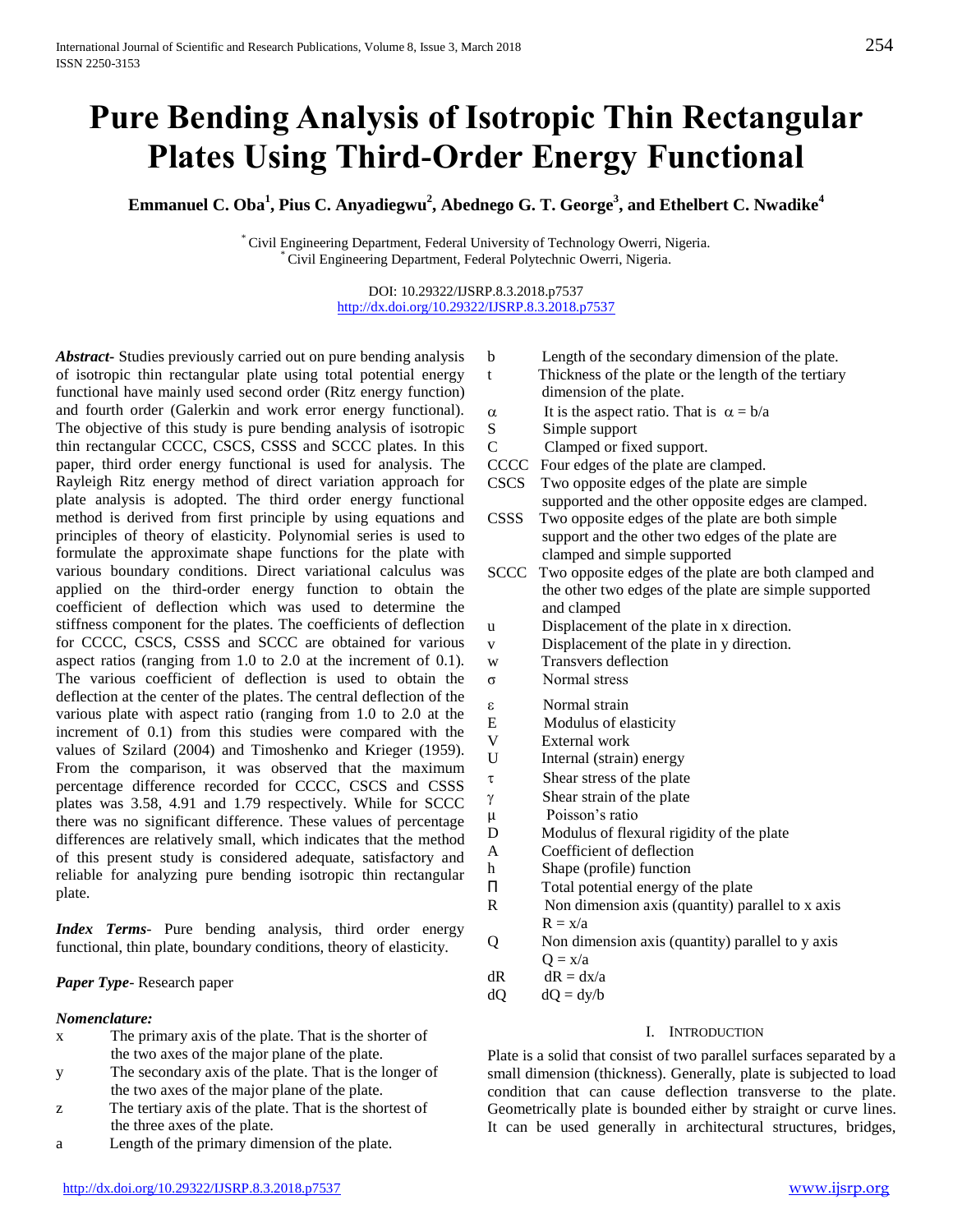hydraulic structures, pavements, containers, airplanes, missiles, ships, instruments and machines parts.

Pure bending is a condition of stress where a bending moment is applied to a plate without the simultaneous presence of axial, stress, or torsional force. Rectangular plate has four edges and the edges are numbered as shown in Fig 1.0. Also the three rectangular plates considered in this research are shown in Figure 1.1.



Figure 1.0. Sketch of rectangular plate with edge numbering



Figure 1.1. Plates of various boundary conditions.

The difficult in obtaining exact solution to the classical plate governing differential equation by integration gave prelude to the use of energy approach to plate analysis. Typical of energy method is the use of assumed shape (displacement) functions. The closer the assumed shape is to the exact shape function, the more accurate the result. If the assumed shape function is far from the exact shape function, the resulting answer will differ from the exact answer by wide margin. Thus, earlier scholars made several efforts in coming up with different assumed shape functions that seem close to the exact shape function. This is usually confirmed by comparing the result emanating from the work with assumed shape function with the result obtain from numerical methods like finite element method. Some of the energy methods in use are Ritz energy method and Galerkin energy method (Ibearugblem, et al., 2013, Ezeh et al., 2014, Ozuluonye et al., 2014). Later, some scholars used work-error energy method (Eziefula et al., 2014, Onwuka et al., 2015, Ibearugblem, et al., 2015). Use of trigonometric function in the assumed shape functions dominated research in classical plate analysis prior to the year 2012 when Ibearugblem evolved polynomial shape function (Ibearugblem et al., 2012). Later, Ibearugblem et al. 2014 confirmed that the assumed polynomial shape function is exact shape function by direst integration of the governing differential equation of the classical plate. In this present work, the polynomial shape function will be adopted.

 The Ritz energy method is a direct varietional method to finding an approximate solution for continuum problems. The Ritz energy method has a function with "second derivative" as the highest order of derivative. The Galerkin energy method is a broad generalization of the Ritz method and is used primarily for the approximation solution of variational and boundary values problems, including problems that do not reduced to variational problems. In Galerkin energy method, the highest order of derivative is four. This is the same with work-error method. The difference between work-error method and Galerkin method is that while the later cannot be subject to variation, the work-error method is subject to variation. The Ritz energy functional is shown on equation 1.

$$
\Pi = \frac{D}{2} \int_0^a \int_0^b \left[ \left( \frac{\partial^2 w}{\partial x^2} \right)^2 + 2 \left( \frac{\partial^2 w}{\partial x \partial y} \right)^2 + \left( \frac{\partial^2 w}{\partial y^2} \right)^2 \right] \partial x \partial y
$$
  
-
$$
-q \int_0^a \int_0^b w \, \partial x \partial y \tag{1}
$$

Energy functional for Galerkin and work-error are shown on equations (2) and (3) respectively.

$$
\Pi = \int_0^a \int_0^b \left( \frac{\partial^4 w}{\partial x^4} \cdot w + 2 \frac{\partial^4 w}{\partial x^2 \partial y^2} \cdot w + \frac{\partial^4 w}{\partial y^4} \cdot w \right) \partial x \partial y
$$
  

$$
- \frac{q}{D} \int_0^a \int_0^b w \partial x \partial y = 0
$$
(2)  

$$
\Pi = \frac{1}{2} \int_0^a \int_0^b \left( \frac{\partial^4 w}{\partial x^4} \cdot w + 2 \frac{\partial^4 w}{\partial x^2 \partial y^2} \cdot w + \frac{\partial^4 w}{\partial y^4} \cdot w \right) \partial x \partial y
$$
  

$$
- \frac{q}{D} \int_0^a \int_0^b w \partial x \partial y
$$
(3)

It is noteworthy that no previous research has used an energy functional with third derivative as the highest order of derivative in pure bending analysis of isotropic thin rectangular plates. In view of this, the research focused on using third order energy functional in pure bending analysis of isotropic CCCC, CSCS, CSSS and SCCC plates. This method aims to bridge the gap created by second and fourth order energy functional used for pure bending analysis of isotropic thin rectangular plates.

#### II. ANALYTICAL METHOD

#### **FORMULATIN OF THIRD-ORDER ENERGY FUNCTION**

For a homogeneous rectangular thin isotropic plate, it is assumed that the thickness of the plate in the z-axis is relatively small compared with the other characteristic dimension in the x-axis and y-axis respectively. The theory of elasticity was used to formulate the third-order energy functional. The sequence of the formulation includes: kinematic, strains-deflection relationships, stress-strain (constitutive) relationship, stress-deflection relationship and total potential energy.

#### **KINEMATICS**

 $0 \rightarrow 0$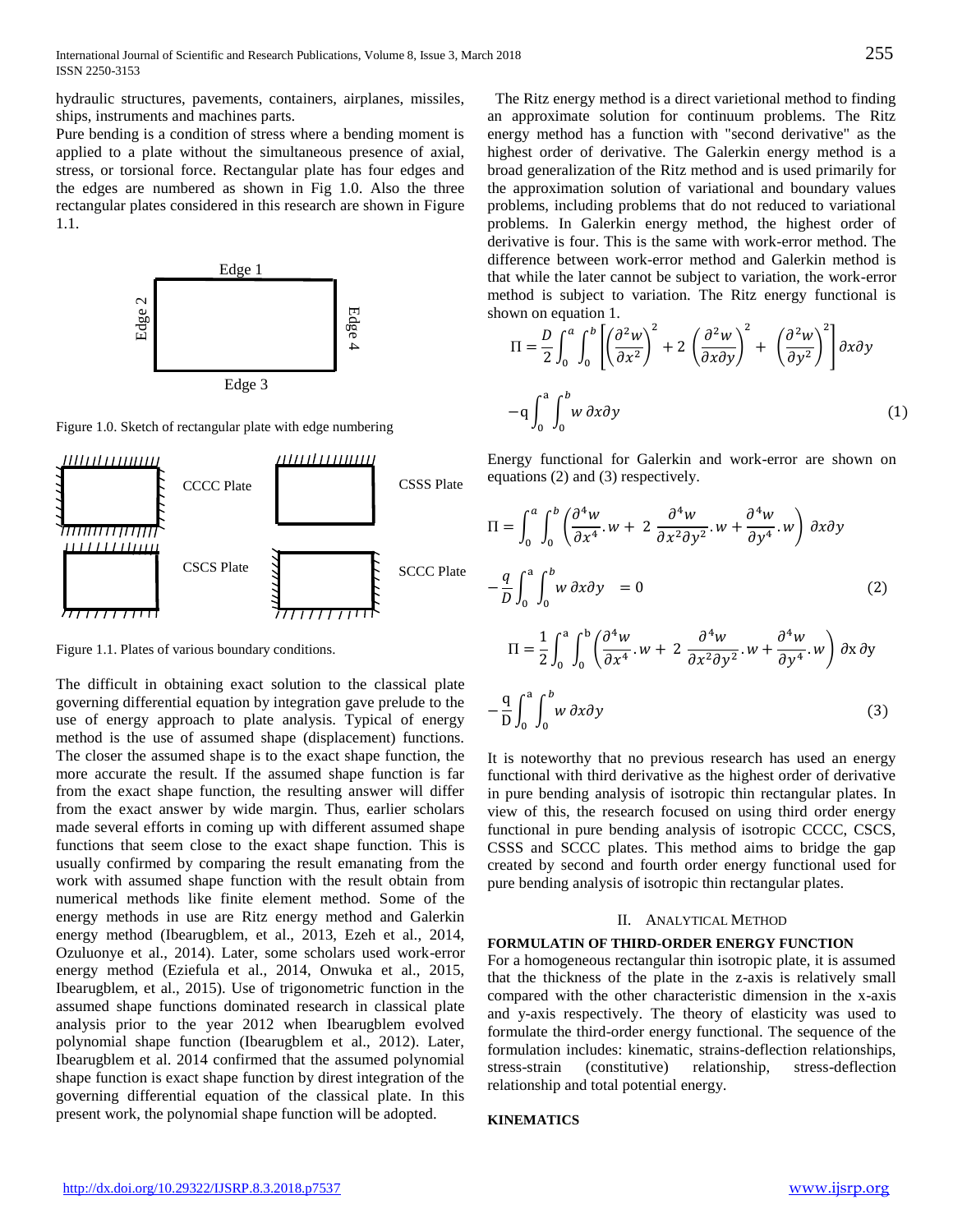International Journal of Scientific and Research Publications, Volume 8, Issue 3, March 2018 256 ISSN 2250-3153

The displacement of a thin rectangular plate includes in-plane displacements u and v and out of plane displacement (deflection) w. The vertical normal strain of a plate is equal to zero. Consequently, upon this the vertical shear strains are negligible in classical plate analysis and assumed to be equal to zero. The six engineering strain components of a plate are defined in terms of displacements as:

$$
\mathcal{E}_{x} = \frac{\partial u}{\partial x} \tag{4}
$$

$$
\mathcal{E}_y = \frac{\partial v}{\partial y}
$$
 (5)

$$
\gamma_{xy} = \frac{\partial u}{\partial y} + \frac{\partial v}{\partial x} \tag{6}
$$

$$
\mathcal{E}_z = \frac{\partial w}{\partial z} = 0\tag{7}
$$

$$
\gamma_{xz} = \frac{\partial u}{\partial z} + \frac{\partial w}{\partial x} = 0
$$
\n(8)

$$
\gamma_{yz} = \frac{\partial v}{\partial z} + \frac{\partial w}{\partial y} = 0 \tag{9}
$$

#### **STRAINS-DEFLECTION RELATIONSHIPS**

The relationships that exit between the in-plane strain components ( $\varepsilon_x$ ,  $\varepsilon_y$ , and  $\gamma_{xy}$ ) and the out of plane displacement, w. Solving out equation (8) gave:

$$
u = -z \frac{\partial w}{\partial x} \tag{10}
$$

Similarly, solving out equation (9) gave:

$$
v = -z \frac{\partial w}{\partial y} \tag{11}
$$

Substituting equations (10) and (11) into equations (4) and (5) respectively gave:

$$
\mathcal{E}_x = -z \frac{\partial^2 w}{\partial x^2} \tag{12}
$$

$$
\mathcal{E}_y = -z \frac{\partial^2 w}{\partial y^2} \tag{13}
$$

Similarly, substituting equations (4) and (5) into equation (6) gave:

$$
\gamma_{xy} = -2z \frac{\partial^2 w}{\partial x \partial y} \tag{14}
$$

#### **STRESS-STRAINS RELATIONSHIPS**

From the classical plate assumptions, the effects of normal stress and vertical shear stresses ( $\sigma_z$ :  $\tau_{xz}$ :  $\tau_{yz}$ ) on the gross response of the plate are negligible when compared with the effects from the in-plane stresses ( $\sigma_x$ ;  $\sigma_y$ :  $\tau_{xy}$ ). This leaves us with only three stress components:  $(\sigma_x; \sigma_y; \tau_{xy})$ . The resulting constitutive equations include:

$$
\sigma_x = \frac{E}{1-\mu^2} (\varepsilon_x + \mu\varepsilon_y) \tag{15}
$$

$$
\sigma_y = \frac{E}{1-\mu^2} (\mu \varepsilon_x + \varepsilon_y) \tag{16}
$$

$$
\tau_{xy} = \frac{E(1-\mu)}{2(1-\mu^2)} \gamma_{xy}
$$
\n(17)

#### **STRESS-DEFLECTION RELATIONSHIPS**

This is done to obtain the relationships, which exist between the in-plane stresses and the out of plane displacement. Substituting equations (12) and (13) into equation (15) gave:

$$
\sigma_x = \frac{-Ez}{1-\mu^2} \left( \frac{\partial^2 w}{\partial x^2} + \mu \frac{\partial^2 w}{\partial y^2} \right) \tag{18}
$$

Similarly, substituting equations (12) and (13) into equation (16) gave:

$$
\sigma_y = \frac{-Ez}{1-\mu^2} \left( \mu \frac{\partial^2 w}{\partial x^2} + \frac{\partial^2 w}{\partial y^2} \right) \tag{19}
$$

Furthermore, substituting equation (14) into equation (17) gave:

$$
\tau_{xy} = -\frac{Ez(1-\mu)}{(1-\mu^2)} \frac{\partial^2 w}{\partial x \partial y}
$$
\n(20)

### **TOTAL POTENTIAL ENERGY**

Strain energy is defined as average of indefinite summation of the product of stress and strain at every point in the plate within the plate domain. This is given mathematically as:

$$
U = \frac{1}{2} \iiint_{xyz} \sigma \epsilon \, dx dy dz
$$
 (21)

That is

$$
U = \frac{1}{2} \iint_{xy} \left[ \int_{-h/2}^{h/2} \sigma \epsilon \, dz \right] dxdy
$$
 (22)

Let 
$$
\overline{U} = \int_{-h/2}^{h/2} \sigma \epsilon \, dz
$$
 (23)

That means

$$
U = \frac{1}{2} \iint_{xy} \overline{U} \, dxdy
$$
 (24)

But 
$$
\sigma \varepsilon = \sigma_x \varepsilon_x + \sigma_y \varepsilon_y + \tau_{xy} \gamma_{xy}
$$
 (25)

The external work due to lateral load uniformly distributed on the plate, q is given as:

$$
V = -q \iint_{xy} w \, dxdy \tag{26}
$$

Total potential energy is the summation of strain energy and external work given as:

$$
\Pi = U + V \tag{27}
$$

Multiplying equations (12) and (15) gave: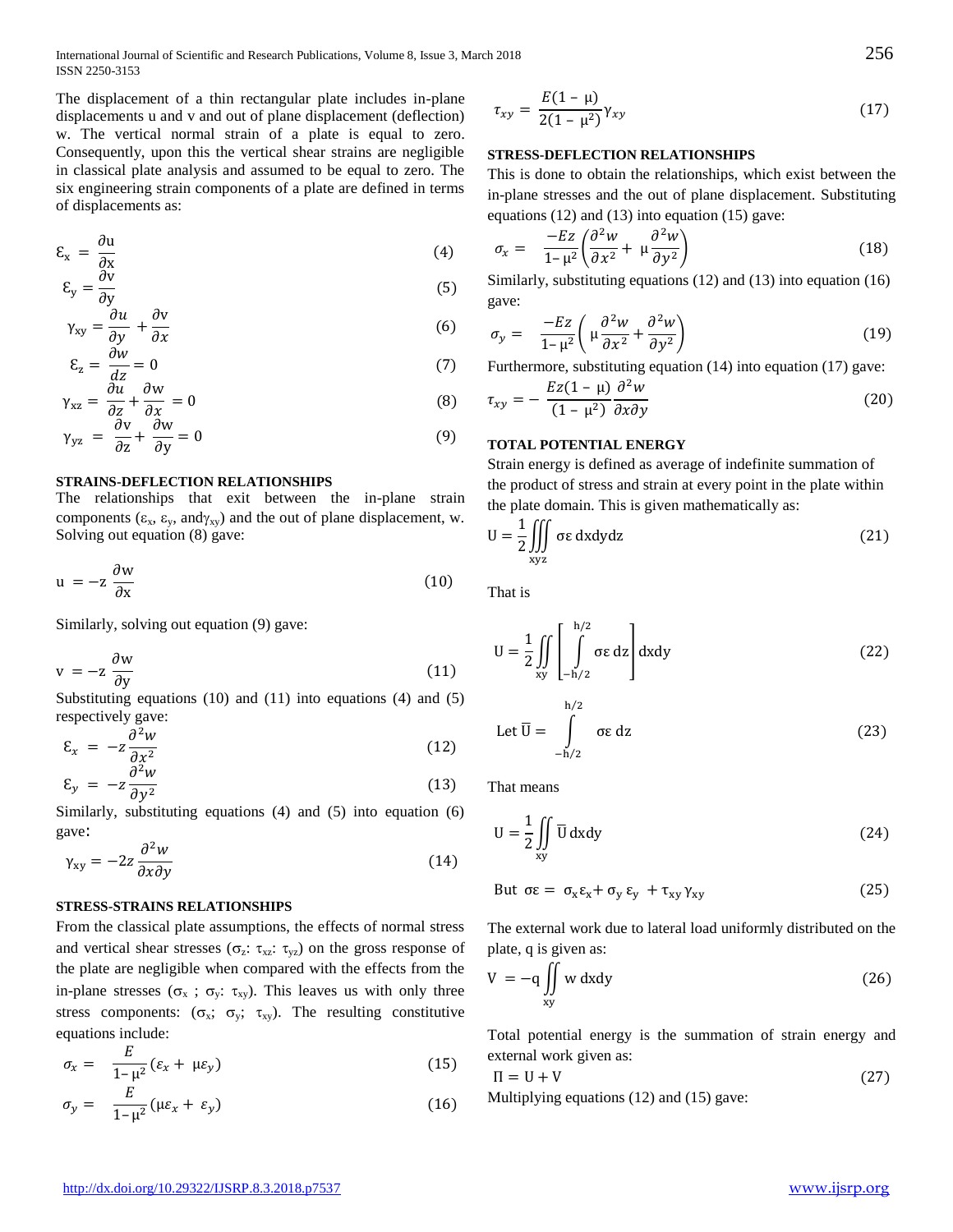International Journal of Scientific and Research Publications, Volume 8, Issue 3, March 2018 257 ISSN 2250-3153

$$
\sigma_x \varepsilon_x = \frac{Ez^2}{1 - \mu^2} \left( \left[ \frac{\partial^2 w}{\partial x^2} \right]^2 + \mu \left[ \frac{\partial^2 w}{\partial x \partial y} \right]^2 \right) \tag{28}
$$

Similarly, multiplying equations (13) and (16) gave:

$$
\sigma_y \varepsilon_y = \frac{Ez^2}{1-\mu^2} \left( \left[ \frac{\partial^2 w}{\partial y^2} \right]^2 + \mu \left[ \frac{\partial^2 w}{\partial x \partial y} \right]^2 \right) \tag{29}
$$

And multiplying equations (14) and (17) gave:

$$
\tau_{xy}\gamma_{xy} = 2\frac{Ez^2(1-\mu)}{(1-\mu^2)}\left[\frac{\partial^2 w}{\partial x \partial y}\right]^2\tag{30}
$$

Now, let us add equations (28), (29) and (30). Substituting this addition into equation (23) gave:

$$
\overline{U} = D\left(\left[\frac{\partial^2 w}{\partial x^2}\right]^2 + 2\left[\frac{\partial^2 w}{\partial x \partial y}\right]^2 + \left[\frac{\partial^2 w}{\partial y^2}\right]^2\right) \tag{31}
$$

Substituting equation (31) into equation (24) gave the stain energy equation as:

$$
U = \frac{D}{2} \iint_{xy} \left( \left[ \frac{\partial^2 w}{\partial x^2} \right]^2 + 2 \left[ \frac{\partial^2 w}{\partial x \partial y} \right]^2 + \left[ \frac{\partial^2 w}{\partial y^2} \right]^2 \right) dxdy \tag{32}
$$

Mathematically, this equation can be rewritten as:

$$
U = \frac{D}{2} \int_0^a \int_0^b \left( \frac{\partial^3 w}{\partial x^3} \cdot \frac{\partial w}{\partial x} + 2 \frac{\partial^3 w}{\partial x \partial y^2} \cdot \frac{\partial w}{\partial x} + \frac{\partial^3 w}{\partial y^3} \cdot \frac{\partial w}{\partial y} \right) dxdy
$$
(33a)

or:

$$
U = \frac{D}{2} \int_0^a \int_0^b \left( \frac{\partial^3 w}{\partial x^3} \cdot \frac{\partial w}{\partial x} + 2 \frac{\partial^3 w}{\partial x^2 \partial y} \cdot \frac{\partial w}{\partial y} + \frac{\partial^3 w}{\partial y^3} \cdot \frac{\partial w}{\partial y} \right) dxdy
$$
(33b)

Substituting equations (26) and (33) into equation (27) we obtain the third-order energy functional for plate in pure bending as:

$$
\Pi = -\frac{D}{2} \int_0^a \int_0^b \left( \frac{\partial^3 w}{\partial x^3} \cdot \frac{\partial w}{\partial x} + 2 \frac{\partial^3 w}{\partial x \partial y^2} \cdot \frac{\partial w}{\partial x} + \frac{\partial^3 w}{\partial y^3} \cdot \frac{\partial w}{\partial y} \right) dxdy
$$

$$
- q \int_0^a \int_0^b w \, dxdy \qquad (34a)
$$

or:

$$
\Pi = -\frac{D}{2} \int_0^a \int_0^b \left( \frac{\partial^3 w}{\partial x^3} \cdot \frac{\partial w}{\partial x} + 2 \frac{\partial^3 w}{\partial x^2 \partial y} \cdot \frac{\partial w}{\partial y} + \frac{\partial^3 w}{\partial y^3} \cdot \frac{\partial w}{\partial y} \right) dxdy
$$

$$
- q \int_0^a \int_0^b w \, dxdy \qquad (34b)
$$

Let deflection (out of plane displacement) be defined as:  $w = Ah$  (35)

Substituting equation (35) into equation (34) gave:

$$
\Pi = -\frac{A^2 D}{2} \int_0^a \int_0^b \left( \frac{\partial^3 h}{\partial x^3} \cdot \frac{\partial h}{\partial x} + 2 \frac{\partial^3 h}{\partial x \partial y^2} \cdot \frac{\partial h}{\partial x} + \frac{\partial^3 h}{\partial y^3} \cdot \frac{\partial h}{\partial y} \right) dxdy
$$
  
-qA  $\int_0^a \int_0^b h \ dx dy$  (36a)  
or:

$$
\Pi = -\frac{A^2 D}{2} \int_0^a \int_0^b \left( \frac{\partial^3 h}{\partial x^3} \cdot \frac{\partial h}{\partial x} + 2 \frac{\partial^3 h}{\partial x^2 \partial y} \cdot \frac{\partial h}{\partial y} + \frac{\partial^3 h}{\partial y^3} \cdot \frac{\partial h}{\partial y} \right) dxdy
$$
  
-qA  $\int_0^a \int_0^b h \, dxdy$  (36a)

# **DIRECT VARIATION OF TOTAL POTENTIAL ENERGY**

Differentiating equation (36) with respect to deflection coefficient, A gave:

$$
\frac{d\Pi}{dA} = -AD \int_0^a \int_0^b \left( \frac{\partial^3 h}{\partial x^3} \cdot \frac{\partial h}{\partial x} + 2 \frac{\partial^3 h}{\partial x \partial y^2} \cdot \frac{\partial h}{\partial x} + \frac{\partial^3 h}{\partial y^3} \cdot \frac{\partial h}{\partial y} \right) dxdy
$$

$$
-q \int_0^a \int_0^b h \, dxdy = 0
$$
(37a)

or:

 $0<sup>J</sup>$ 

$$
\frac{d\Pi}{dA} = -AD \int_0^a \int_0^b \left( \frac{\partial^3 h}{\partial x^3} \cdot \frac{\partial h}{\partial x} + 2 \frac{\partial^3 h}{\partial x^2 \partial y} \cdot \frac{\partial h}{\partial y} + \frac{\partial^3 h}{\partial y^3} \cdot \frac{\partial h}{\partial y} \right) dxdy
$$

$$
-q \int_0^a \int_0^b h \, dxdy = 0
$$
(37b)

Rearranging equation (37) by making A the subject of the equation gave:

$$
A = \frac{-q \int_0^a \int_0^b h \ dx dy}{D \int_0^a \int_0^b \left(\frac{\partial^3 h}{\partial x^3} \cdot \frac{\partial h}{\partial x} + 2 \frac{\partial^3 h}{\partial x \partial y^2} \cdot \frac{\partial h}{\partial x} + \frac{\partial^3 h}{\partial y^3} \cdot \frac{\partial h}{\partial y}\right) dxdy}
$$
(38a)

or:

$$
A = \frac{-q \int_0^a \int_0^b h \ dx dy}{D \int_0^a \int_0^b \left(\frac{\partial^3 h}{\partial x^3} \cdot \frac{\partial h}{\partial x} + 2 \frac{\partial^3 h}{\partial x^2 \partial y} \cdot \frac{\partial h}{\partial y} + \frac{\partial^3 h}{\partial y^3} \cdot \frac{\partial h}{\partial y}\right) dxdy}
$$
(38b)

Now let us define the principal in-plane coordinates (x and y) in terms of non-dimension in-plane coordinates (R and Q) as:

$$
x = aR \tag{39}
$$

$$
y = bQ \tag{40}
$$

$$
\alpha = \frac{1}{a} \tag{41}
$$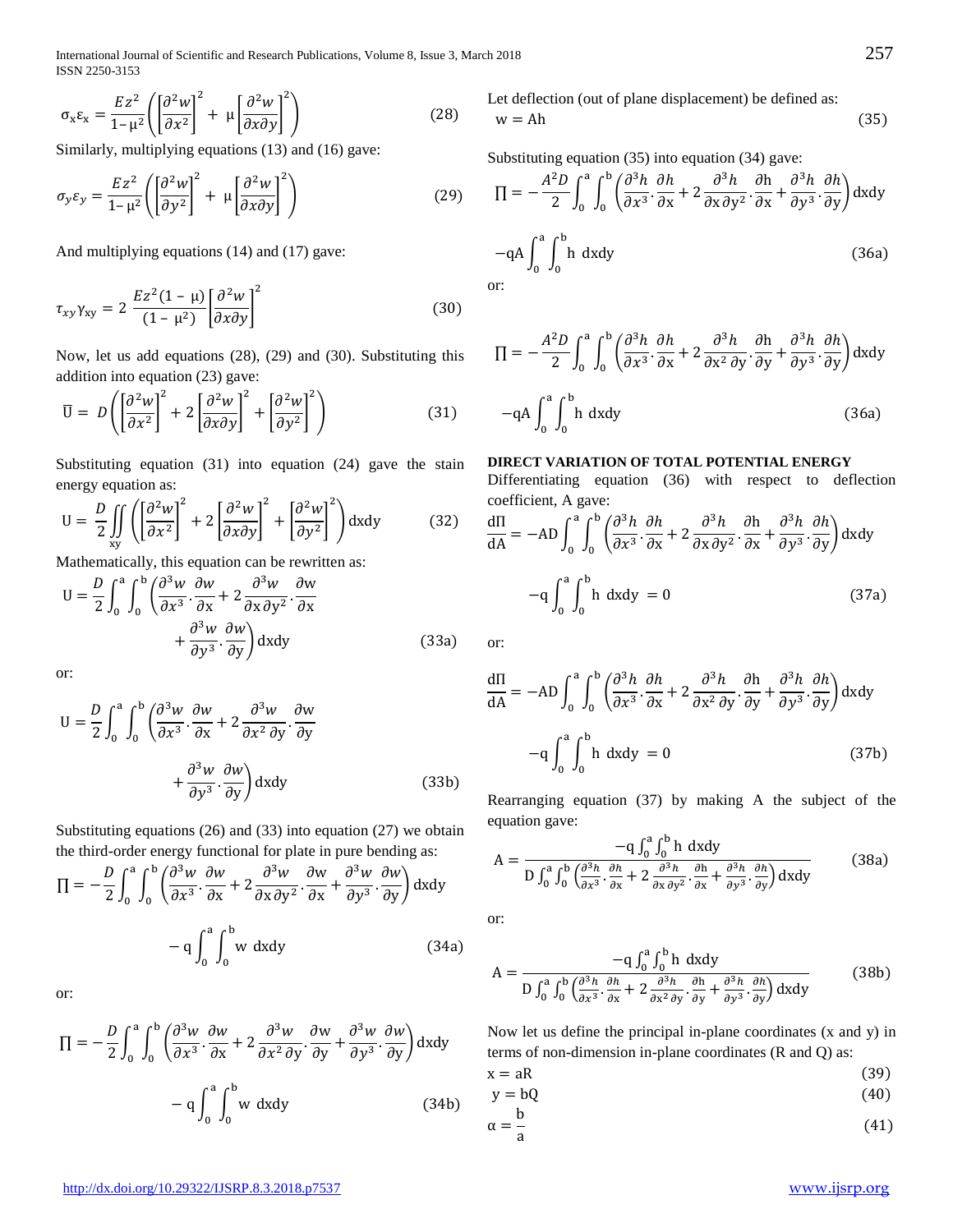International Journal of Scientific and Research Publications, Volume 8, Issue 3, March 2018 258 ISSN 2250-3153

Substituting equations (39), (40) and (41) into equation (38) gave:

$$
A = \frac{-qa^4 \int_0^1 \int_0^1 h \, dR dQ}{D \int_0^1 \int_0^1 \left(\frac{\partial^3 h}{\partial R^3} \cdot \frac{\partial h}{\partial R} + \frac{2}{\alpha^2} \frac{\partial^3 h}{\partial R \partial Q^2} \cdot \frac{\partial h}{\partial R} + \frac{1}{\alpha^4} \frac{\partial^3 h}{\partial Q^3} \cdot \frac{\partial h}{\partial Q}\right) dR dQ}
$$
(42a)

or:

$$
A = \frac{-qa^4 \int_0^1 \int_0^1 h \, dR dQ}{D \int_0^1 \int_0^1 \left(\frac{\partial^3 h}{\partial R^3} \cdot \frac{\partial h}{\partial R} + \frac{2}{\alpha^2} \frac{\partial^3 h}{\partial R^2 \partial Q} \cdot \frac{\partial h}{\partial Q} + \frac{1}{\alpha^4} \frac{\partial^3 h}{\partial Q^3} \cdot \frac{\partial h}{\partial Q}\right) dR dQ}
$$
(42b)

Equation (42) can be written in designated form as:

$$
A = \frac{qa^4}{D} \left( \frac{-k_4}{k_1 + \frac{2}{\alpha^2} k_2 + \frac{1}{\alpha^4} k_3} \right)
$$
(43)

Where  $k_1$ ,  $k_2$ ,  $k_3$  and  $k_4$  are defined as follows:

$$
k_1 = \int_0^1 \int_0^1 \frac{\partial^3 h}{\partial R^3} \cdot \frac{\partial h}{\partial R} dR dQ
$$
 (44)

$$
k_2 = \int_0^1 \int_0^1 \frac{\partial^3 h}{\partial R \, \partial Q^2} \cdot \frac{\partial h}{\partial R} dR dQ
$$
 (45a)

or:

$$
k_2 = \int_0^1 \int_0^1 \frac{\partial^3 h}{\partial R^2 \partial Q} \cdot \frac{\partial h}{\partial Q} dR dQ
$$
 (45a)

$$
k_3 = \int_0^1 \int_0^1 \frac{\partial^3 h}{\partial Q^3} \cdot \frac{\partial h}{\partial Q} dR dQ
$$
 (46)

$$
k_4 = \int_0^1 \int_0^1 h \ dR dQ \qquad (47)
$$

Where the k parameters are the stiffness components of the rectangular plate.

## **NUMERICAL EXAMPLE**

Analyze a classical isotropic thin rectangular plate using **thirdorder-energy functional** with:

i. CCCC Plate with  $w = A(R^2 - 2R^3 + R^4)(Q^2 - 2Q^3 + Q^4)$ ii. CSCS Plate with  $w = A(R - 2R^3 + R^4)(Q^2 - 2Q^3 + Q^4)$ iii. CSSS Plate with  $w = A(R - 2R^3 + R^4)(1.5Q^2 - 2.5Q^3 + Q^4)$ iv. SCCC Plate with  $w = A(R^2 - 2R^3 + R^4)(1.5Q^2 - 2.5Q^3 + Q^4)$ 

CCCC Plate:

$$
k_1 = \int_0^1 \int_0^1 \frac{\partial^3 h}{\partial R^3} \cdot \frac{\partial h}{\partial R} dR dQ = \frac{-2}{1575}
$$
 (48)

$$
k_2 = \int_0^1 \int_0^1 \frac{\partial^3 h}{\partial R \, \partial Q^2} \cdot \frac{\partial h}{\partial R} dR dQ = \frac{-4}{11025}
$$
(49)

$$
k_3 = \int_0^1 \int_0^1 \frac{\partial^3 h}{\partial Q^3} \cdot \frac{\partial h}{\partial Q} dR dQ = \frac{-2}{1575}
$$
 (50)

$$
k_4 = \int_0^1 \int_0^1 h \, dR dQ = \frac{1}{900}
$$
 (51)

Substituting equations (48), (49), (50) and (51) into equation (43) gave:

$$
A = \frac{qa^4}{D} \left( \frac{\frac{1}{900}}{\left[\frac{2}{1575}\right] + \frac{2}{\alpha^2} \left[\frac{4}{11025}\right] + \frac{1}{\alpha^4} \left[\frac{2}{1575}\right]} \right)
$$
(52)

CSCS Plate:

$$
k_1 = \int_0^1 \int_0^1 \frac{\partial^3 h}{\partial R^3} \cdot \frac{\partial h}{\partial R} dR dQ = \frac{-4}{525}
$$
 (53)

$$
k_2 = \int_0^1 \int_0^1 \frac{\partial^3 h}{\partial R \partial Q^2} \cdot \frac{\partial h}{\partial R} dR dQ = \frac{-34}{3675}
$$
 (54)

$$
k_3 = \int_0^1 \int_0^1 \frac{\partial^3 h}{\partial Q^3} \cdot \frac{\partial h}{\partial Q} dR dQ = \frac{-62}{1575}
$$
 (55)

$$
k_4 = \int_0^1 \int_0^1 h \, dR dQ = \frac{1}{150} \tag{56}
$$

Substituting equations  $(53)$ ,  $(54)$ ,  $(55)$  and  $(56)$  into equation  $(43)$ gave:

$$
A = \frac{qa^4}{D} \left( \frac{\frac{1}{150}}{\left[\frac{4}{525}\right] + \frac{2}{\alpha^2} \left[\frac{34}{3675}\right] + \frac{1}{\alpha^4} \left[\frac{62}{1575}\right]} \right)
$$
(57)

CSSS Plate:

$$
k_1 = \int_0^1 \int_0^1 \frac{\partial^3 h}{\partial R^3} \cdot \frac{\partial h}{\partial R} dR dQ = \frac{-19}{525}
$$
 (58)

$$
k_2 = \int_0^1 \int_0^1 \frac{\partial^3 h}{\partial R \partial Q^2} \cdot \frac{\partial h}{\partial R} dR dQ = \frac{-51}{1225}
$$
(59)

$$
k_3 = \int_0^1 \int_0^1 \frac{\partial^3 h}{\partial Q^3} \cdot \frac{\partial h}{\partial Q} dR dQ = \frac{-31}{350}
$$
 (60)

$$
k_4 = \int_0^1 \int_0^1 h \, dR dQ = \frac{3}{200}
$$
 (61)

Substituting equations (58), (59), (60) and (61) into equation (43) gave: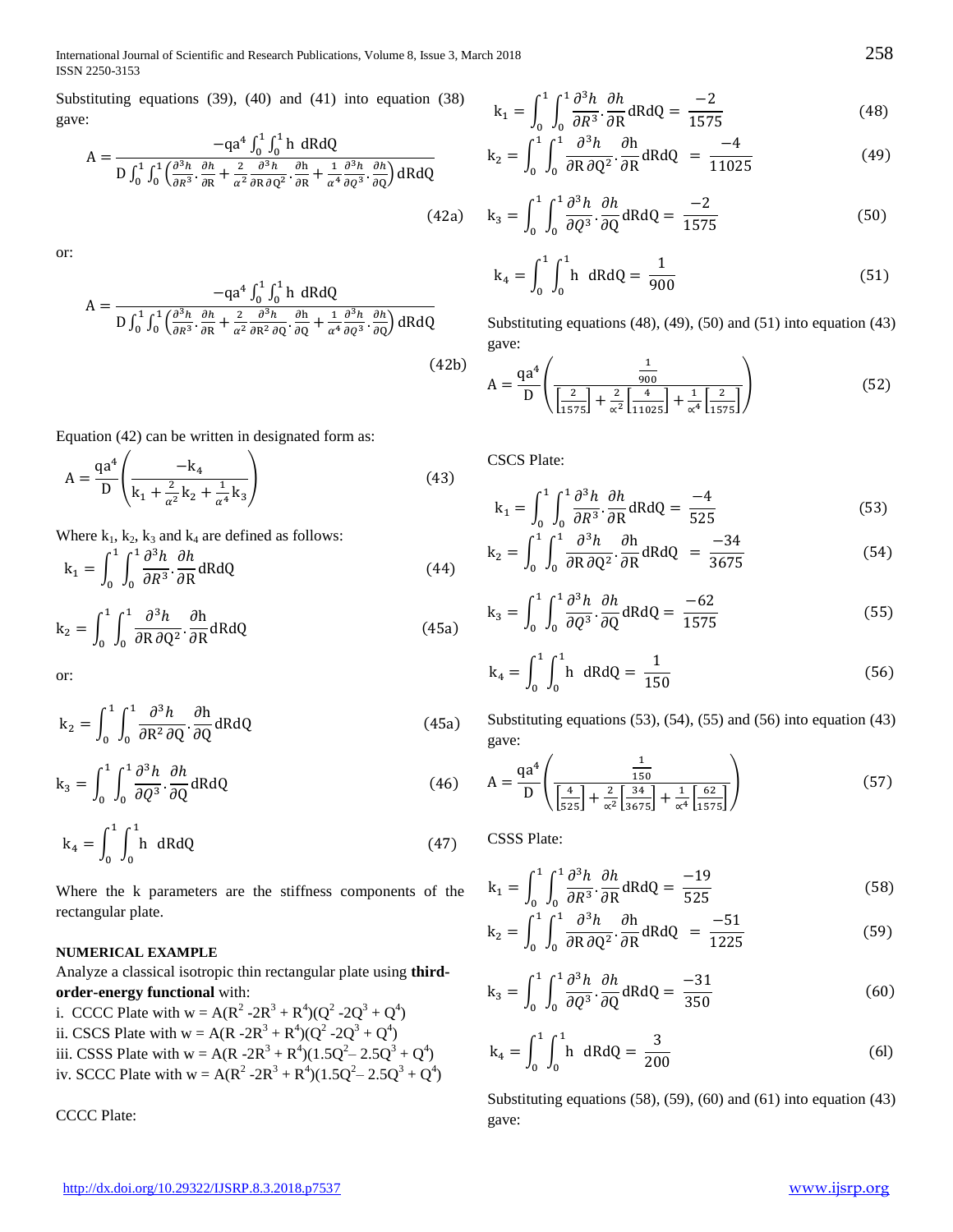International Journal of Scientific and Research Publications, Volume 8, Issue 3, March 2018 259 ISSN 2250-3153

$$
A = \frac{qa^4}{D} \left( \frac{\frac{3}{200}}{\left[\frac{19}{525}\right] + \frac{2}{\alpha^2} \left[\frac{51}{1225}\right] + \frac{1}{\alpha^4} \left[\frac{31}{350}\right]} \right)
$$
(62)

SCCC Plate:

$$
k_1 = \int_0^1 \int_0^1 \frac{\partial^3 h}{\partial R^3} \cdot \frac{\partial h}{\partial R} dR dQ = \frac{-1}{350}
$$
 (63)

$$
k_2 = \int_0^1 \int_0^1 \frac{\partial^3 h}{\partial R \partial Q^2} \cdot \frac{\partial h}{\partial R} dR dQ = \frac{-2}{1225}
$$
 (64)

$$
k_3 = \int_0^1 \int_0^1 \frac{\partial^3 h}{\partial Q^3} \cdot \frac{\partial h}{\partial Q} dR dQ = \frac{-19}{3150}
$$
 (65)

$$
k_4 = \int_0^1 \int_0^1 h \, dR dQ = \frac{3}{1200}
$$
 (66)

Substituting equations (58), (59), (60) and (61) into equation (43) gave:

$$
A = \frac{qa^4}{D} \left( \frac{\frac{3}{1200}}{\left[\frac{1}{350}\right] + \frac{2}{\alpha^2} \left[\frac{2}{1225}\right] + \frac{1}{\alpha^4} \left[\frac{19}{3150}\right]} \right)
$$
(67)

#### III. RESULT AND DISCUSSION

The values of the center deflection for CCCC and CSCS plates analyzed for different aspect ratio are presented on tables 3.1 and 3.2. These values of the center deflection for the various plates obtained in this work were compared with the values obtained by Szilard (2004) on table 3.1, Timoshenko and Krieger (1959) on tables 3.2 respectively. Their relationships with present studies is shown graphically on figure A.1, A.2, A.3 and A.4 respectively. From table 3.1, it is obvious that the values from this present work are upper bound to the values in the works of Szilard (2004) and very close to it. The maximum percentage difference encountered is 3.58%. By statistical standards, this difference is regarded not being significant. The reason for this difference may not be as a result of the energy functional used but as a result of different deflection functions used. While the present work used Ibearugbulem's polynomial deflection equation, Szilard used trigonometric deflection equation. From tables 3.2 and 3.3, the values of the central deflection for CSCS and CSSS plates obtained in this work were compared with the values obtained by Timoshenko and Krieger (1959). It is obvious that the values from the present work are upper bound to the values in the works of Timoshenko and Krieger (1959) and very close to it. The maximum percentage difference encountered is 4.91% for CSCS plate and 1.79% for CSSS plate. This means that at 95% and 98% confidence level, one can say that the values from this study is the same with the values from the works of Timoshenko and Krieger (1959). By statistical standards, this maximum difference of 4.91% and 1.79% are regarded not being significant. The reason for this difference may not be as a result of the energy functional used but as a result of different deflection functions used. While the present work used Ibearugbulem's polynomial deflection equation, Timoshenko and Krieger used trigonometric

deflection equation. The values of the central deflection for SCCC plate obtained in this work were compared with the values obtained by Ozuluonye (2014) on table 3.4.

From Table 3.4, it can be seen that the values from the present work is exactly equal to the values in the works of Ozuluonye (2014). The reason for this exactness is majorly because both the present study and the works of Ozuluonye (2014) used the same energy functional (Ibearugbulem polynomial deflection equation). This also goes a long way to justify the third-order energy functional as a veritable energy functional for rectangular plate analysis

Table 3.1: Center Deflection of CCCC plate.

| Aspect | $W_c$         | $W_{C}$        | Absolute   |  |  |  |
|--------|---------------|----------------|------------|--|--|--|
| ratio  | present study | Szilard (2004) | percentage |  |  |  |
| b/a    |               |                | difference |  |  |  |
| 1.0    | 0.001329      | 0.001283       | 3.58       |  |  |  |
| 1.1    | 0.001586      | 0.001532       | 3.53       |  |  |  |
| 1.2    | 0.001819      | 0.001759       | 3.40       |  |  |  |
| 1.3    | 0.002025      | 0.001961       | 3.22       |  |  |  |
| 1.4    | 0.002203      | 0.002138       | 3.01       |  |  |  |
| 1.5    | 0.002355      | 0.002291       | 2.80       |  |  |  |
| 1.6    | 0.002484      | 0.002422       | 2.58       |  |  |  |
| 1.7    | 0.002594      | 0.002534       | 2.38       |  |  |  |
| 1.8    | 0.002688      | 0.002630       | 2.19       |  |  |  |
| 1.9    | 0.002768      | 0.002713       | 2.02       |  |  |  |
| 2.0    | 0.002863      | 0.002784       | 1.86       |  |  |  |

Table 3.2: Center Deflection of CSCS plate.

| Aspect | $W_c$         | $W_c$                 | Absolute   |
|--------|---------------|-----------------------|------------|
| ratio  | present study | Timoshenko            | percentage |
| b/a    |               | and Krieger<br>(1959) | difference |
| 1.0    | 0.00199       | 0.00192               | 3.56       |
| 1.1    | 0.00261       | 0.00251               | 4.17       |
| 1.2    | 0.00330       | 0.00319               | 3.46       |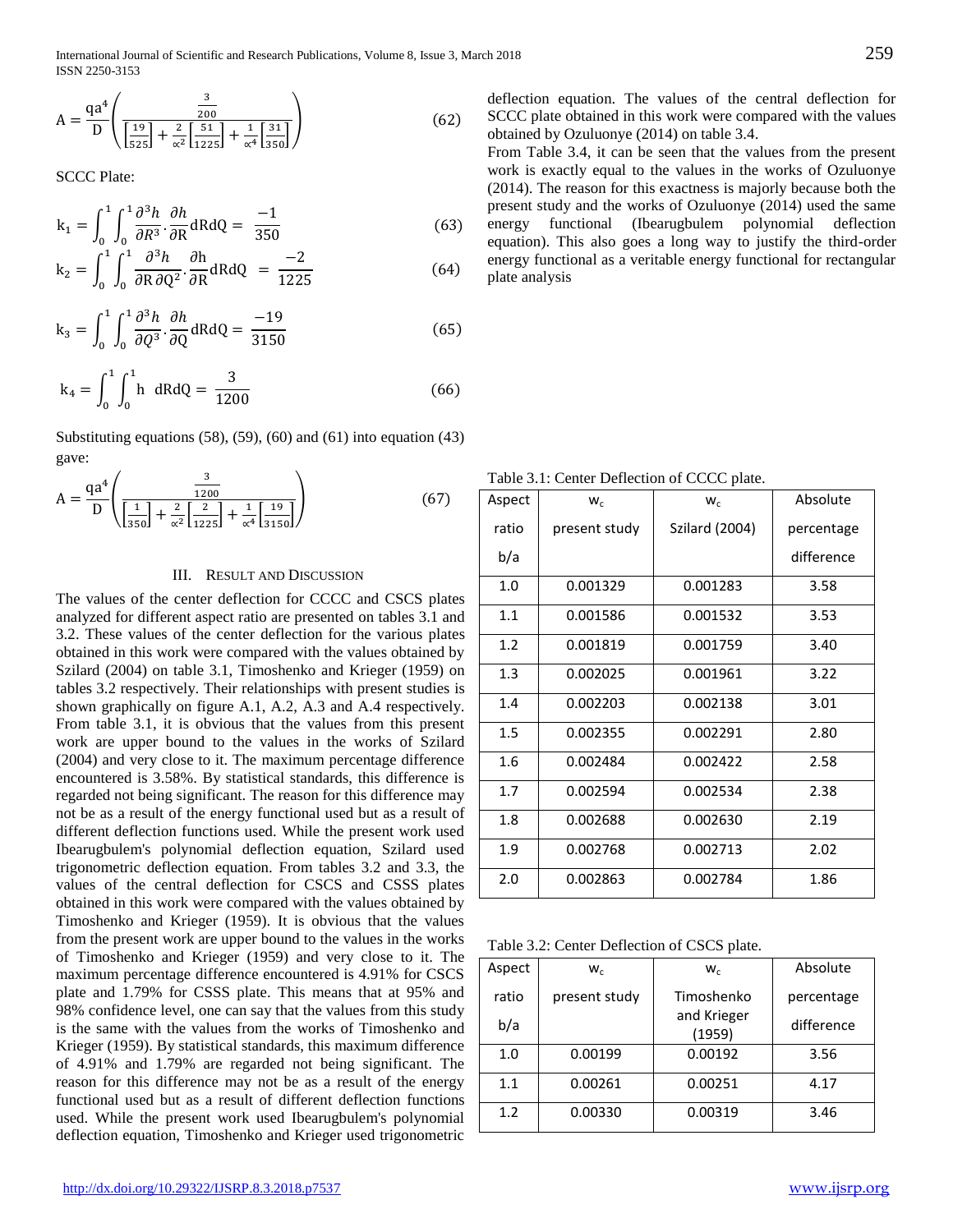International Journal of Scientific and Research Publications, Volume 8, Issue 3, March 2018 260 ISSN 2250-3153

| 1.3 | 0.00402 | 0.00388  | 3.73 |
|-----|---------|----------|------|
| 1.4 | 0.00477 | 0.00460  | 3.66 |
| 1.5 | 0.00551 | 0.00531  | 3.82 |
| 1.6 | 0.00624 | 0.00603  | 3.55 |
| 1.7 | 0.00695 | 0.00668  | 4.04 |
| 1.8 | 0.00762 | 0.00732  | 4.15 |
| 1.9 | 0.00826 | 0.00790  | 4.55 |
| 2.0 | 0.00885 | 0.00 844 | 4.91 |

| 1.2 | 0.00202 | 0.00202 | 0 |
|-----|---------|---------|---|
| 1.3 | 0.00218 | 0.00218 | 0 |
| 1.4 | 0.00231 | 0.00213 | ŋ |
| 1.5 | 0.00243 | 0.00243 | ŋ |
| 1.6 | 0.00252 | 0.00252 | ŋ |
| 1.7 | 0.00260 | 0.00260 | ŋ |
| 1.8 | 0.00267 | 0.00267 | ŋ |
| 1.9 | 0.00273 | 0.00273 | ŋ |
| 2.0 | 0.00278 | 0.00278 | n |

Table 3.3: Center Deflection of CSSS plate.

| Aspect | $W_c$         | $W_c$                 | Absolute   |
|--------|---------------|-----------------------|------------|
| ratio  | present study | Timoshenko            | percentage |
| b/a    |               | and Krieger<br>(1959) | difference |
| 1.0    | 0.00282       | 0.00280               | 0.59       |
| 1.1    | 0.00354       | 0.00350               | 1.15       |
| 1.2    | 0.00429       | 0.00430               | 0.34       |
| 1.3    | 0.00503       | 0.00500               | 0.61       |
| 1.4    | 0.00576       | 0.00580               | 0.69       |
| 1.5    | 0.00646       | 0.00640               | 0.95       |
| 1.6    | 0.00713       | 0.00700               | 1.79       |
| 1.7    | 0.00775       | 0.00770               | 0.65       |
| 1.8    | 0.00833       | 0.00820               | 1.61       |
| 1.9    | 0.00887       | 0.00880               | 0.81       |
| 2.0    | 0.00937       | 0.00930               | 0.74       |

|  |  | Table 3.4: Center Deflection of SCCC plate. |  |  |  |
|--|--|---------------------------------------------|--|--|--|
|--|--|---------------------------------------------|--|--|--|

| Aspect | $W_c$         | $W_c$     | Absolute   |
|--------|---------------|-----------|------------|
| ratio  | present study | Ozuluonye | percentage |
| b/a    |               | (2014)    | difference |
| 1.0    | 0.00161       | 0.00161   |            |
| 1.1    | 0.00183       | 0.00183   |            |

#### IV. CONCLUSION

Based on the result obtained, the following conclusions were drawn:

1. The third-order energy functional used in this study is mathematically the same with the energy functional of Galerkin and Ritz. The functional with highest order of derivative of three proved to produce the same response with the Galerkin's functional (fourth-order functional) and Ritz functional (secondorder functional).

2. The values of deflections at the centers of the plate obtained herein are very close to the results obtained by previous research works that used different methods of analysis.

3. The stiffness components of this study is reliable and can be used in confidence for plate analysis. The final deflection formulas derived herein are very reliable and can be used in confidence by future analysis to analyze rectangular plates.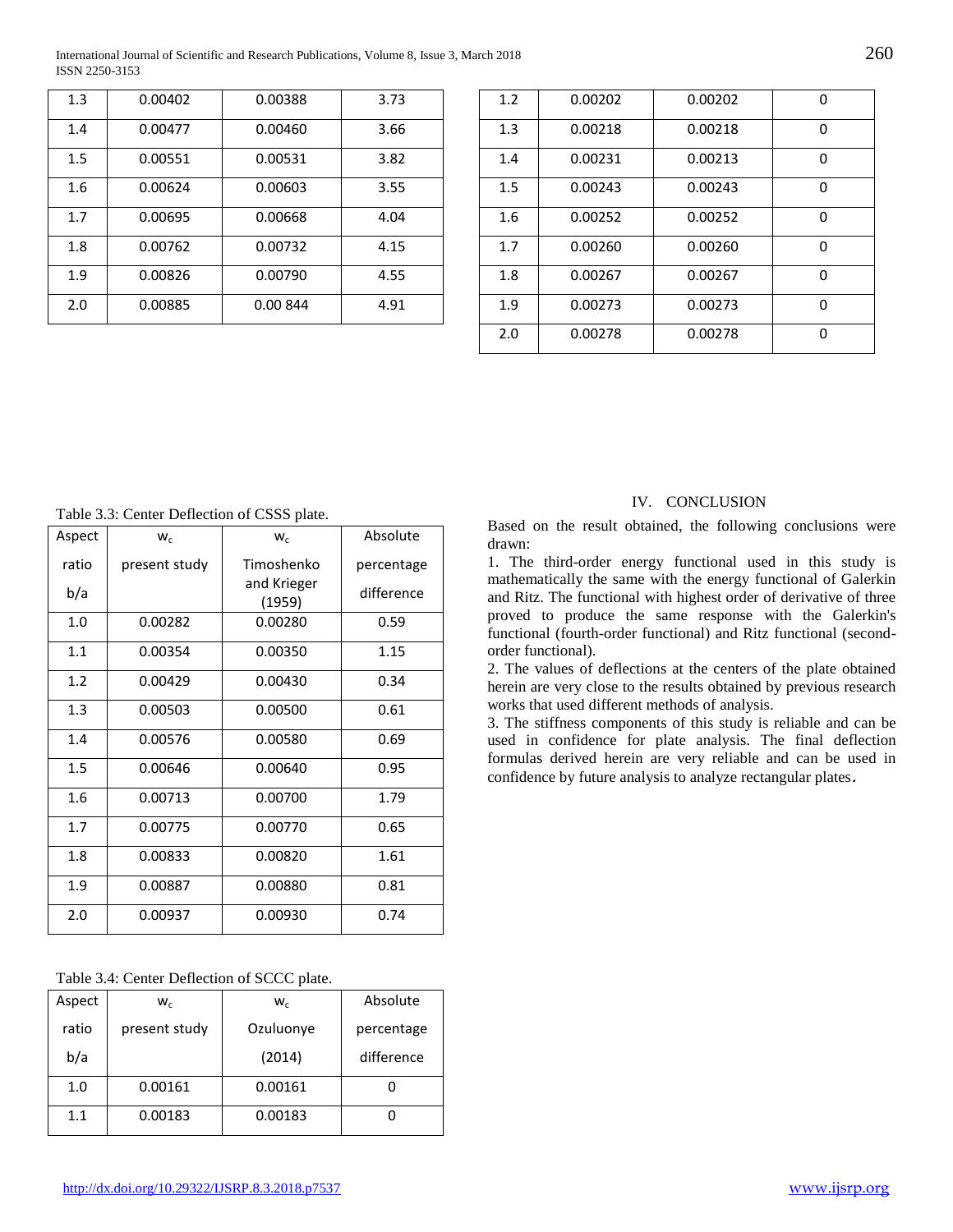## APPENDIX A



Figure A.1: Center deflection  $w_c$  against the aspect ratio for CCCC plate



Figure A.2: Center deflection  $w_c$  against the aspect ratio for CSCS plate



Figure A.3: Center deflection  $w_c$  against the aspect ratio for CSSS plate



Figure A.4: Center deflection  $w_c$  against the aspect ratio for SSSC plate

# ACKNOWLEDGMENT

The authors are grateful to the faculty of Civil Engineering, Federal University of Technology Owerri for their support towards the successful completion of this research work. The staff and management of FUTO and Federal Polytechnic Nekede Owerri libraries for their assistance in availing literature and internet materials for this research work.

## **REFERENCES**

[1] Boobnoff I.G. (1902). On the stresses in a ship's bottom plating due to water pressure. Trans. Instn nav. Archit. 44 pp.15–52.

[2] Damanpack, A. R. BodaghiI, M.; Ghassemi, H. and Sayehbani, M. (2013). Boundary element method applied to the bending analysis of thin functionally graded plates. Lat. Am. J. solids struct. vol.10 no.3 Rio de Janeiro

[3] Szilard, R. (2004). Theories and Applications of plate analysis (Classical, Numerical and Engineering Methods). New Jersey: John Wiley & Sons. Ugural, A. C. (1999). Stresses in plates and shells (2nd Ed.). Singapore: McGraw-hill.